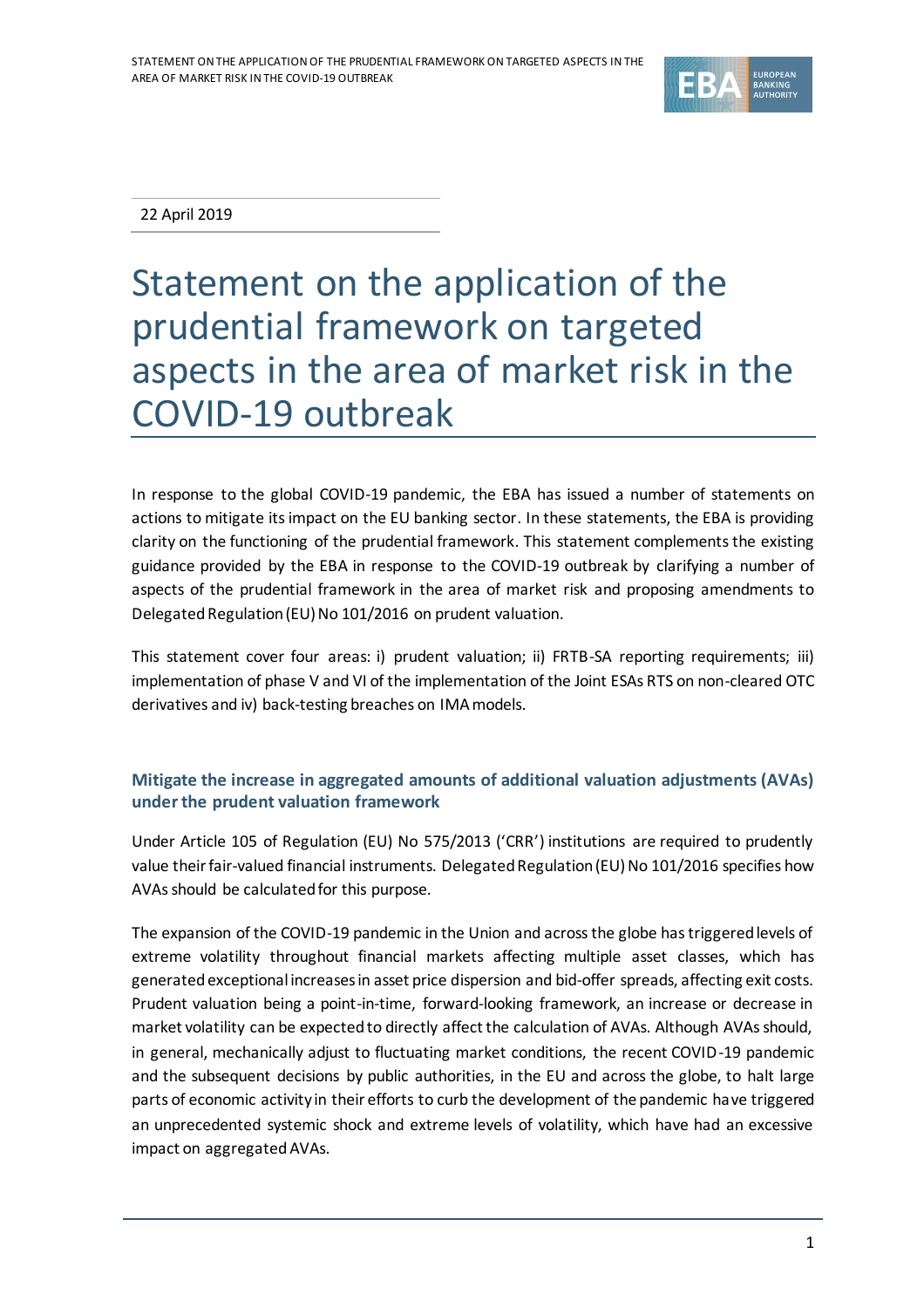

Delegated Regulation (EU) No 101/2016 currently allows institutions to follow two approaches for the calculation of AVAs: a core approach and a simplified approach. The core approach requires to compute, for market price uncertainty, close-out costs and model risk category level AVAs, individual AVAs for separate valuation exposures, which are then aggregated to provide total category level AVAs. In order to mitigate the excessive impact on AVAs of the recent COVID-19 pandemic, the EBA is proposing to amend Delegated Regulation (EU) No 101/2016 to increase the aggregation factor applicable to the core approach from 50% to 66% until 31 December 2020.

The draft RTS should be adopted by the Commission and published in the Official Journal of the EU (OJEU) as quickly as possible in order to allow, to the extent possible, for the application of the revised Delegated Regulation for the 30 June 2020 COREP reporting. The entry into force of the amendment will, however, depend on whether the amendments can be published in the OJEU before the 30 June 2020.

#### **Postponement of the FRTB-SA reporting requirement under the CRR2**

European legislators agreed to implement in the EU the revised framework for market risk - i.e. the so-called Fundamental Review of the Trading Book (FRTB) – in the first instance as a reporting requirement. This will apply only to institutions whose trading book and business subject to market risk exceed certain thresholds. Institutions below the thresholds will only report on the size of the trading book and the business subject to market risk.

Due to the COVID-19 outbreak, the EBA considers that alleviating any potential operational challenges to institutions in preparing for the introduction of these reporting requirements is warranted. The FRTB reporting requirements in the EU, and in particular those on the FRTB standardised approach (FRTB-SA)<sup>1</sup>, were scheduled to apply from the first quarter of 2021. The EBA recognises that firms currently face increased operational challenges in the area of reporting in general. This is also acknowledged in the statement of 31 March 2020<sup>2</sup>. Those operational challenges are expected to present a particular impediment to the implementation of an entirely new market risk and reporting framework.

Therefore, the EBA intends to submit the ITS it is mandated to draft under Article 430b of the CRR to the European Commission with a starting date for the FRTB-SA reporting in Q3 2021 i.e. the first reference date will be set at 30 September 2021. This should allow institutions to focus on their core operations and should provide some operational relief, whilst not undermining the smooth implementation of the FRTB in the EU. However, the ITS will subsequently have to be adopted by the Commission.

í

 $1$  The FRTB-SA is called 'Alternative standardised approach' under the CRR2.

<sup>&</sup>lt;sup>2</sup> See https://eba.europa.eu/eba-provides-additional-clarity-on-measures-mitigate-impact-covid-19-eu-banking-sector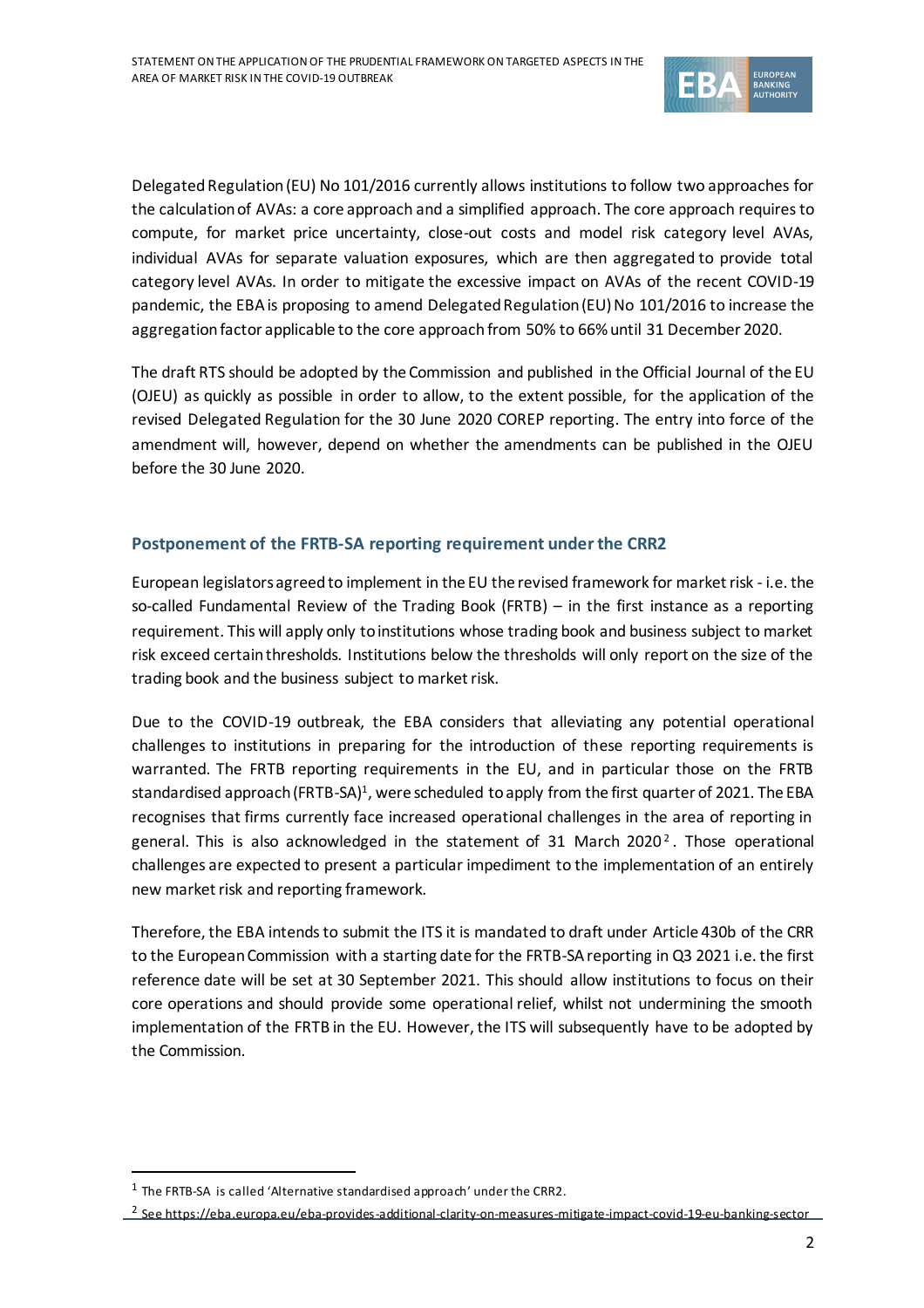

Since the formal reporting obligation will be triggered by the Commission delegated act on market risk in accordance with Article 461a of the CRR, the EBA recommends the Commission to consider the same delay in the date of application of the delegated act.

## **Postponement of final two implementation phases of the margin requirements for noncentrally cleared derivatives**

BCBS/IOSCO<sup>3</sup> announced on 3 April its intention to allow a deferral of the final two implementation phases of the margin requirements for non-centrally cleared derivatives, in order to free up operational capacity for banks to respond to the COVID-19 crisis. In EU, the framework is implemented through the joint ESAs RTS on risk mitigation techniques for OTC derivatives not cleared by a central counterparty. These RTS will consequently need to be changed to implement the delay in EU law.

Under the current circumstances, EBA welcomes the measurestaken and is consequently working closely with ESMA and EIOPA to implement the necessary changes in the RTS. These changes will postpone by one year the requirement to implement initial margins for counterparties above €50 bn (phase V - due to start Sept 2020) and for counterparties above €8bn (phase VI – due to start Sept 2021).

#### **Increase in the Value-at-Risk (VaR) risk metrics and multiplication factors under the Internal Models Approach (IMA) for market risk**

Extreme volatility across financial markets has led to the increase in the VaR risk metrics used to calculate own funds requirements for market risk for institutions using the IMA. The progressive adjustment of the VaR to new market conditions is an intended consequence of the framework, as higher volatility should increase the market risk faced by financial institutions. In order to mitigate the procyclical effects of the market risk framework, while preserving a high degree of risk sensitivity to changes in market conditions, a Stressed VaR (SVaR) risk metric was introduced in the aftermaths of the 2007-2008 financial crisis. The SVaR is calibrated to historical data from a continuous 12-month period of significant financial stress relevant to the institution's portfolio, generally identified around the 2007-2008 financial crisis.

The current extreme volatility has caused an increase in VaR figures and, in some cases, the occurrence of a high number of back-testing overshootings, which have triggeredan increase in the VaR backtesting multiplier add-on.

The EBA notes that CRR currently allows some flexibility to mitigate the above effects. Firstly, under Article 366(4) of the CRR competent authorities may in individual cases limit the VaR multiplier addon to that resulting from overshootings under hypothetical changes, where the number of overshootings under actual changes does not result from deficiencies in the internal model. This

i

<sup>&</sup>lt;sup>3</sup> See https://www.bis.org/bcbs/publ/d499.htm